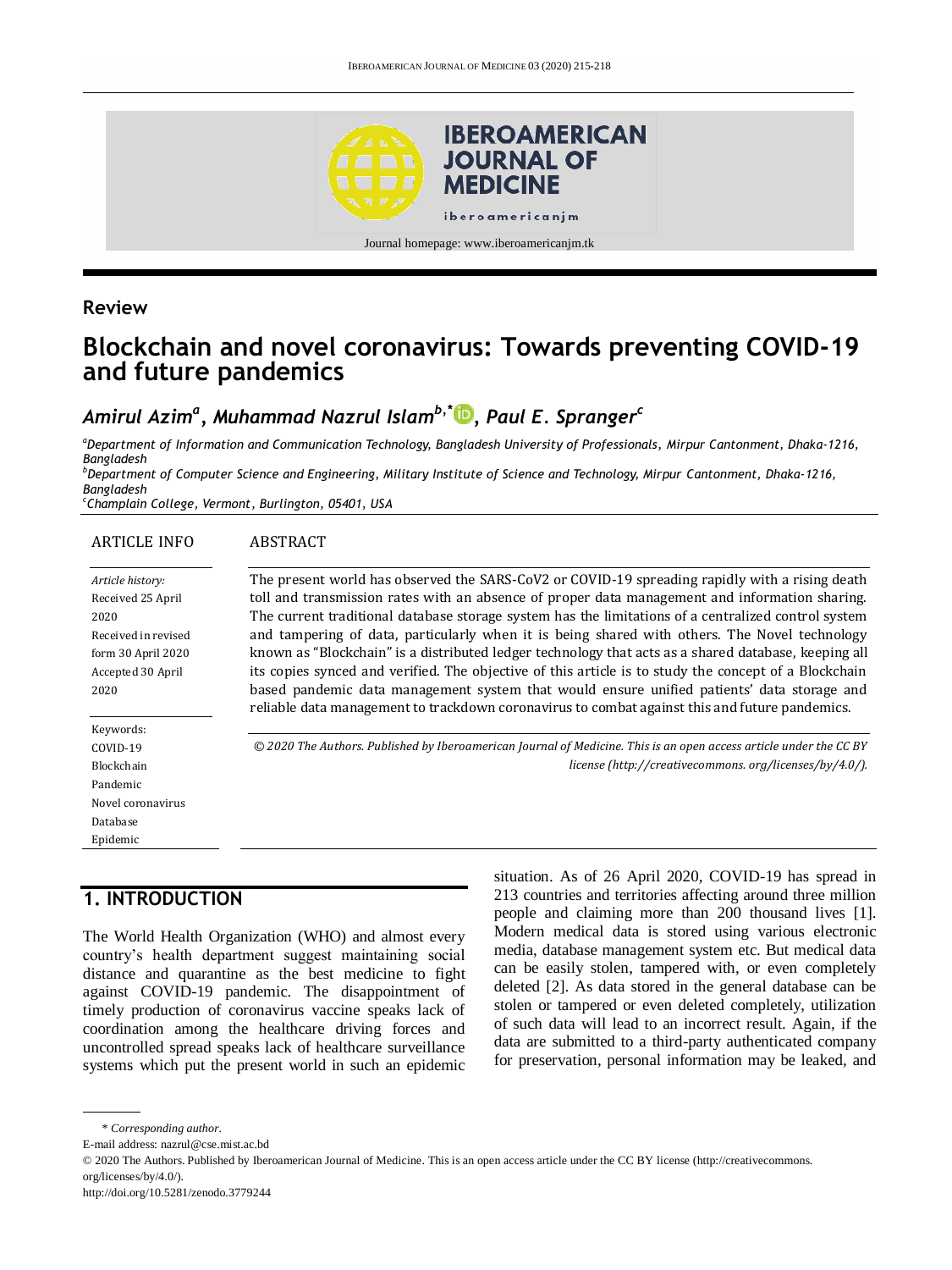it is difficult to guarantee the reliability and availability of preservation because the third party's credibility cannot be confirmed. The novel technology Blockchain is a distributed ledger technology that acts as a shared database, keeping all of its copies synced and verified. In a recent work [3], Blockchain is formally defined as "Blockchain consists of blocks containing messages, proof of work and reference of the previous block and stored in shared database, which is able to perform transactions over P2P network maintaining irreversible historical records and transparency" In this communication article, westrived to explore the challenges of COVID-19 pandemic in terms of recording and managing COVID-19 related health data and to present how the Blockchain based system may address these challenges to fight against the COVID-19 pandemic and to guard against future pandemic.

### **2. COVID-19 AND THE REQUIREMENTS OF BLOCKCHAIN BASED SOLUTIONS**

In contrast to traditional database systems, Blockchain technology holds several inclusive properties for ensuring accuracy, transparency and immutability in storing data and transactions to store data; that (properties) includes the service perspective (e.g., scalability, validations, and distributed trust), logical inclusion (e.g., computational logic, transactional dependency, transaction rules), and the architectural characteristics (e.g., shared database, P2P transmission, disintermediation, time-stamped blocks, immutable records and encrypted data transmission) [3]. The section focused how the Blockchain technology may address the present challenges of COVID-19 for reducing the pandemic spread and preparing for the future pandemics.

### **2.1. KEEPING TRACK OF COVID-19 DATA FOR FUTURE VACCINATION**

Historically medical data is generally explored as one of the techniques among many to investigate and develop vaccinations and drugs. For example, during this pandemic spread of COVID-19, a recent report shows that scientists have searched for related historical records of SARS (Severe acute respiratory syndrome) and MERS (Middle East respiratory syndrome) epidemic that occurred in 2002 and 2012, respectively [4]. According to WHO, the causes of SARS and COVID-19diseaseare quite different even though they are both from same family of Coronavirus. Though the common symptoms of coronavirus are severe respiratory illness, including fever, cough, and shortness of breath, a recent report showed that doctors of a specific country found some new symptoms caused by COVID-19 like patients experiencing a loss of smell and taste [5]. Though SARS and MERS should have triggered major global investments efforts to develop vaccines in anticipation of future epidemics the inventions of novel coronavirus vaccines have yet to see the light. Today

scientist relates COVID-19 and previous coronaviruses discovering about an 80 percent similarity in their amino acid and genetic code, and that they bind to the same receptor [6]. As such, this medical data of novel coronavirus needs to be preserved and digitally maintaining its security and patients' privacy is paramount. Moreover, it is to facilitate the research and development of vaccinations and drugs for the COVID-19 and future pandemics. The COVID-19 medical findings, events and patients' health data can be stored as distributed ledger maintaining a single source of information that should be accessible to all nations. Such medical data recording can be done using Blockchain technology that provides characteristics like shared database, validation, distributed trust, and immutable records.

#### **2.2. MOBILITY CONTROL OR QUARANTINE TO CONTAIN CONTAGION**

Just before COVID-19 was labelled as a pandemic, air travel practices could facilitate a COVID-19 infected individual in reaching almost anywhere in the world within a matter of hours and then even after it was declared a pandemic some countries had still not regulated international travel. As such, this made containment of contamination almost impossible mainly due to the undoubted mode of transmission of COVID-19. Many governments have since restricted or advised against all or non-essential travel both domestic and international and also imposed quarantines, entry bans, and other restrictions for citizens [7]. [Contact tracing](https://en.wikipedia.org/wiki/Contact_tracing) is an important method for health authorities and the government to determine the source of an infection and to prevent further transmission by ensuring social distancing. As such, trace and track of infected personnel and flow of authenticated information is needed to help the government in containment of the virus and its victims. Blockchain technology has the factors of immutability (the ability of a blockchain ledger to remain unchanged and indelible), accountability (keep authorized users responsible for any transaction) and sharing of data (with proper authentication from anywhere anyone can access) without third party intervention. Thus, the adoption of such technology to keep record of COVID-19 related health data can be one of the options to track down and contain the infected with authenticity and has the potential to transform the auditing process into a quick, efficient, and cost-effective procedure bringing more trust and integrity to the data businesses use and sharing.

#### **2.3. FUTURE RESEARCH ON PANDEMICS**

In an outbreak of a transmittable disease it is important to study and analyze all available data to identify the root causes, to prevent continued spill over, to have a better understanding of the disease's transmissibility in terms of times and context (country) and who is more susceptible to infection [8]. Scientists and health driving forces around the world are currently pursuing research and clinical trials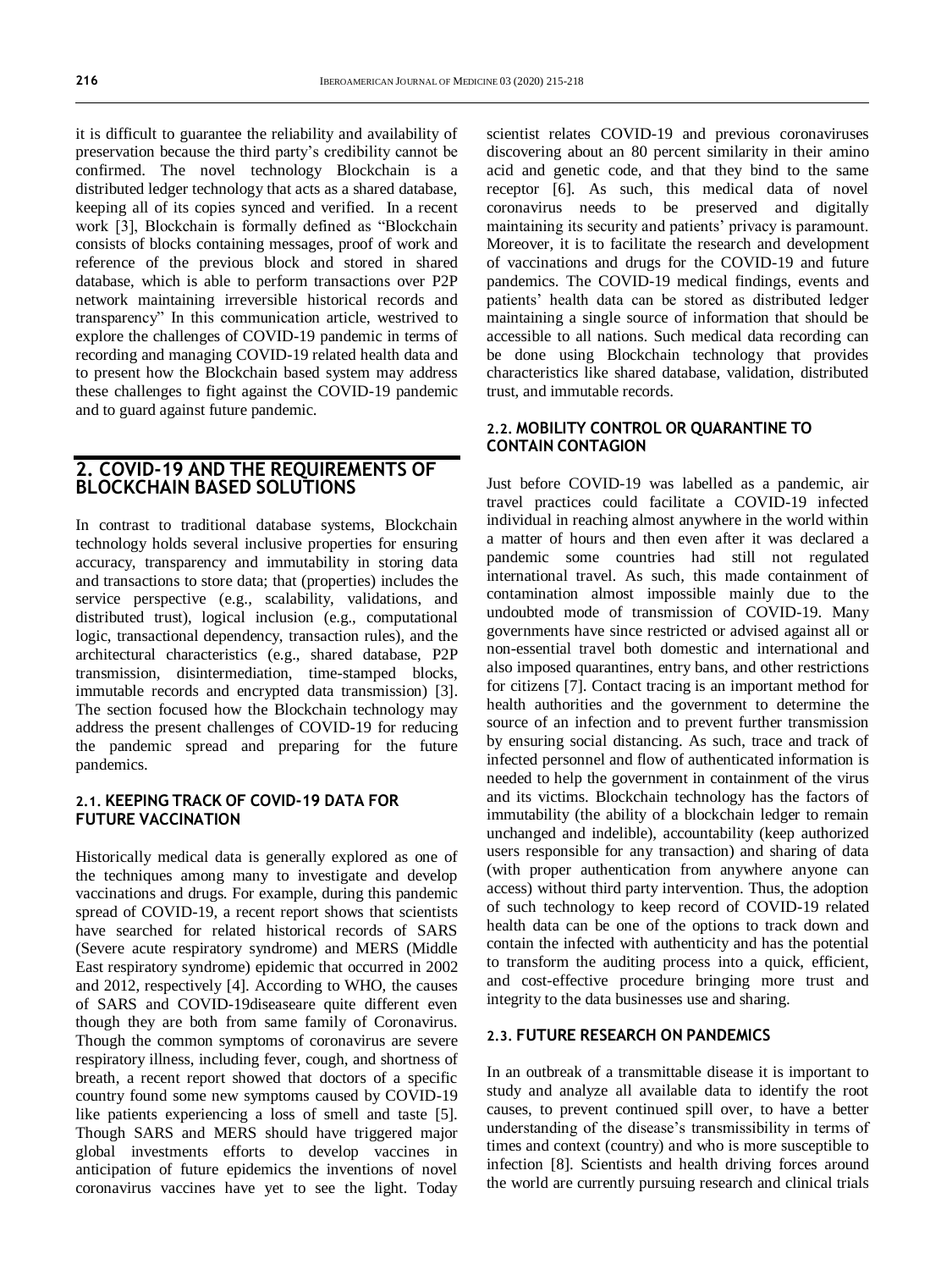to explore such transmission dynamics; investing time, cost and other capitals. However, it may not be surprising to know that many research groups are working to investigate the same research question, following the same experimental approach, which might be termed as a failed approach by other researchers. Therefore, it is important for the research scholars to collaborate their findings to avoid duplication of works, waste of time and costs, and to guard against future pandemics. This needs for sharing of information, materials and expertise among each other to combat against pandemic. Blockchain technology provides logical inclusion that support transactional dependency and transaction rules that help government and epidemiologist for sharing such dataset, even across the border to reach and accumulate the global knowledge in single hub to foster the research process and to obtain the optimum outcomes within a shortest possible of time. It will also enhance subsequent research on future pandemics.

#### **2.4. TRANSPARENCY IN PANDEMIC DATA**

There is much inaccurate statistical information about the infected number of COVID-19 patients around the world [9]. In this vein, several studies, using a variety of methods, have also estimated that numbers of infections in many countries are likely to be considerably greater than the reported numbers [9]. Again, excessive secrecy can undermine the quality of public decision-making and prevent citizens from controlling public power which can have a corrosive effect on virtually all aspects of society and governance [10]. Therefore maintaining transparency of pandemic data during world public health emergency is needed for public decision making and good governance. Data transparency can be ensured through the architectural characteristics of Blockchain which includes disintermediation, trusted time-stamping (assists insecurely keeping track of the creation and modification times of a data record), immutable records and encrypted data transmission.

#### **2.5. TRANSACTIONS AND QUALITY OF PANDEMIC DATA**

Data quality plays a major role in revealing facts through research. Fictitious clinical data can be a serious threat to research particularly in clinical research findings [11]. During this pandemic situation most of the COVID-19 data is being collected from various sources, including WHO, U.S. CDC, ECDC China CDC (CCDC), NHC, DXY [12]and other news industries. As COVID-19 has spread around the world, false and misleading information has spread with it [13], which may lead to false conclusions. Moreover, a unified set of data around the globe is required to be stored, processed and gained access to which can create transaction process system (TPS) for the system stakeholders. Blockchain can support scalability (facilitate for higher TPS), as well as ensure correctness and quality of data through its service perspective and immunity, thus

greatly contribute to the quality and transfer transactions of pandemic data.

# **3. CONCLUSIONS**

The vulnerable situation created due to the COVID-19 pandemic has shown the necessities of developing a single sourced Blockchain based pandemic health record management system to address the several existing and future challenges. This is re-enforced by the fact that the US Secretary of State has stated that every country needs to share all the data they have on the coronavirus and to do so as quickly as possible [14]. Similarly, a few specific countries have already introduced locally a Blockchain based COVID-19 data recording and management system to help fight against the COVID-19 pandemic [15], which could be studied as a viable world-wide solution. Storing, sharing and accessing data as a single source of information (database) of COVID-19 pandemic data through Blockchain is the most crucial concern to address the previously stated challenges; but still there are many issues that need to be resolve by the international health organizations, country leaders/governments, and international policy makers to introduce government to government digital health service related policy, data sharing act, health policy, as well as the issues of digital connectivity, digital inequality and digital divide that exists primarily in the least- and under-developed countries around the world - this pandemic situation is the perfect opportunity for humanity to bring all countries regardless of their differences under a single umbrella for ensuring world health safety, and for fighting against the COVID-19 and future pandemics.